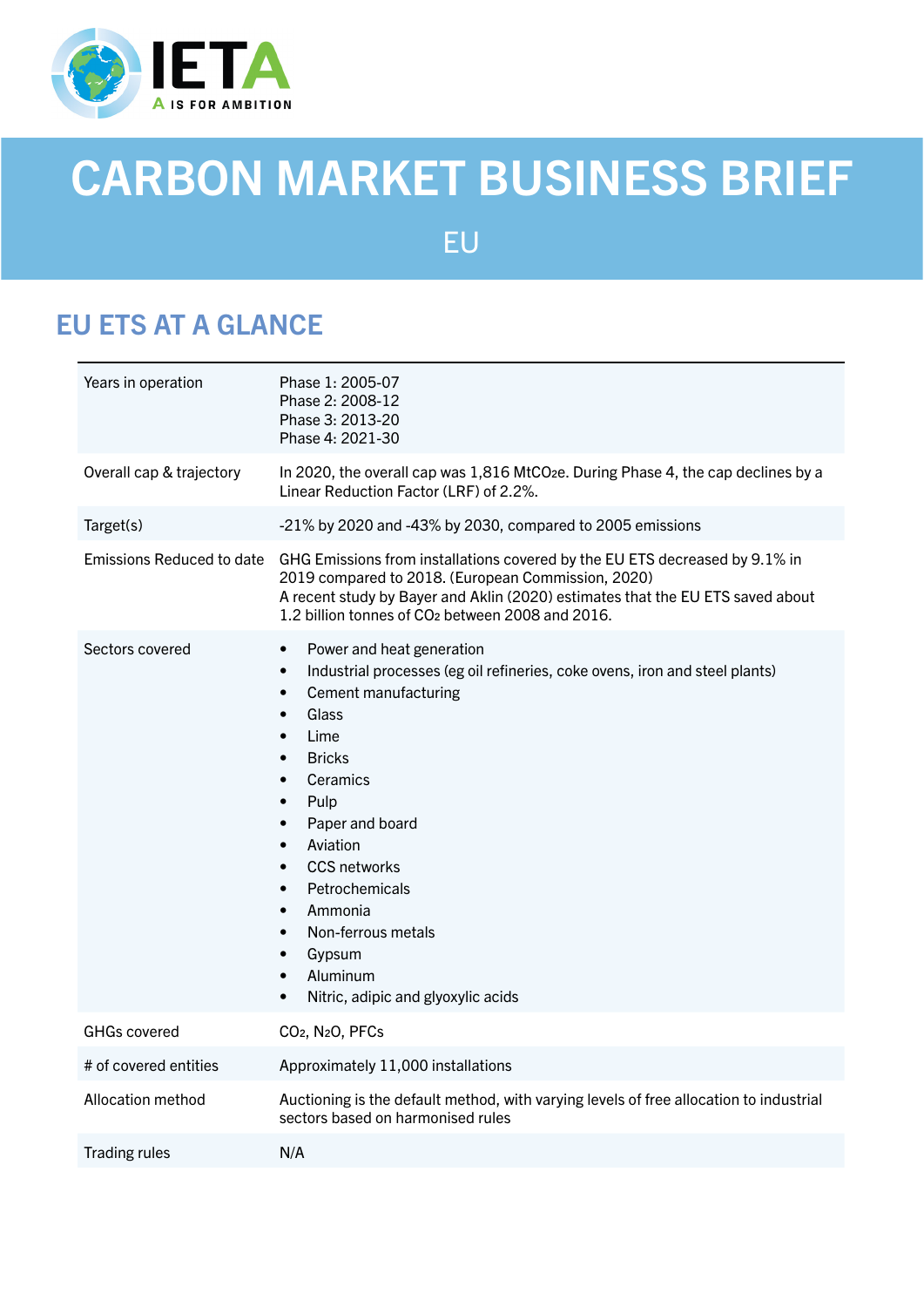| Use of offsets and linking      | In Phase 3, installations were able to use a limited amount of international credits<br>from the CDM and JI for compliance.<br>From the beginning of this year (Phase 4), the use of international credits is not<br>possible.<br>The EU ETS linked to the Swiss ETS in January 2020, meaning EUAs are fully<br>fungible with CHUs.                                                                                                                                                        |
|---------------------------------|--------------------------------------------------------------------------------------------------------------------------------------------------------------------------------------------------------------------------------------------------------------------------------------------------------------------------------------------------------------------------------------------------------------------------------------------------------------------------------------------|
| Other features                  | Allowances can be banked indefinitely, meaning any historic vintage can be used<br>for future compliance. It also possible to borrow allowances from one year into<br>the future if this is within a trading phase. It is not possible to borrow allowances<br>between trading phases.<br>In 2019, the European Commission implemented the Market Stability Reserve<br>(MSR). This withholds a certain amount of auction volume based on the Total<br>Number of Allowances in Circulation. |
| Penalties for<br>non-compliance | €100/t, adjusted with the EU inflation rate from 2013 onwards. The shortfall in<br>compliance is also then added to the compliance target of the following year                                                                                                                                                                                                                                                                                                                            |
| Use of revenues                 | At least 50% of auctioning revenues or the equivalent in financial value of these<br>revenues should be used by Member States for climate and energy related<br>purposes.                                                                                                                                                                                                                                                                                                                  |

# MAJOR DEVELOPMENTS

In March 2020, the European Commission tabled a proposal for a European Climate Law to enshrine the 2050 climateneutrality objective into EU law. This was followed by an announcement in September 2020 of a new 2030 climate target plan, in which the Commission proposed a GHG reduction target of at least 55% below 1990 levels. The European Council and European Parliament have advocated for reduction targets of 55% and 60% respectively.

Following a public consultation, the Commission is expected to publish a comprehensive 'Fit for 55%' publication in June 2021 which is likely to include proposals to align the EU ETS with the revised 2030 climate target. This publication is likely to contain proposals to:

- Increase the EU ETS emissions reduction target
- Strengthen key EU ETS mechanisms such as the cap and/or LRF and/or MSR
- Reevaluate the share of auctioned vs. free allowances
- Reduce free allowances for aviation, and integrate CORSIA with the EU ETS
	- Only intra-EEA flights are currently covered by the EU ETS. In 2012, the EU agreed to 'stop the clock' on the inclusion of all flights into and out of EEA airports, in order to allow an international solution to be found to problem of aviation emissions. The result of this international effort was CORSIA. This scheme is currently in a pilot phase (2021-23), and the Commission is considering ways to allow CORSIA to exist either alongside or integrated with the EU ETS.
- Expand emissions trading to new sectors (eg, maritime, road transport, buildings)
	- Senior European policymakers have indicated that maritime is likely to be integrated directly into the EU ETS. The scope of such an expansion is unclear. The Commission has proposed including 'at least intra-EU' maritime into the EU ETS. It is possible that this might constitute including intra- and extra-EU shipping into the EU ETS (all ships above a certain tonnage arriving at and departing EEA ports).
	- It is unlikely that road transport and buildings will be included directly in the EU ETS. The Commission's preferred solution is to set up standalone ETSs for these new sectors that are more reflective of sector-specific abatement costs.
- Reconsider rules for use of EU ETS revenue
	- To date, Member States have been obliged to spend at least 50% of auctioning revenues for climate and energy related purposes. Under proposals to finance the Coronavirus recovery package (NextGeneration EU), revenues gained from introducing emissions trading to new sectors may be diverted for the use of centralised EU expenditure.
- Implement a Carbon Border Adjustment Mechanism
	- The aim of this new mechanism would be to counteract the risk of carbon leakage by putting a carbon price on imports of certain goods from outside the EU. The Commission has suggested four alternatives for how this mechanism could function. These include the inclusion of imports into the EU ETS, or the setting up of a 'notional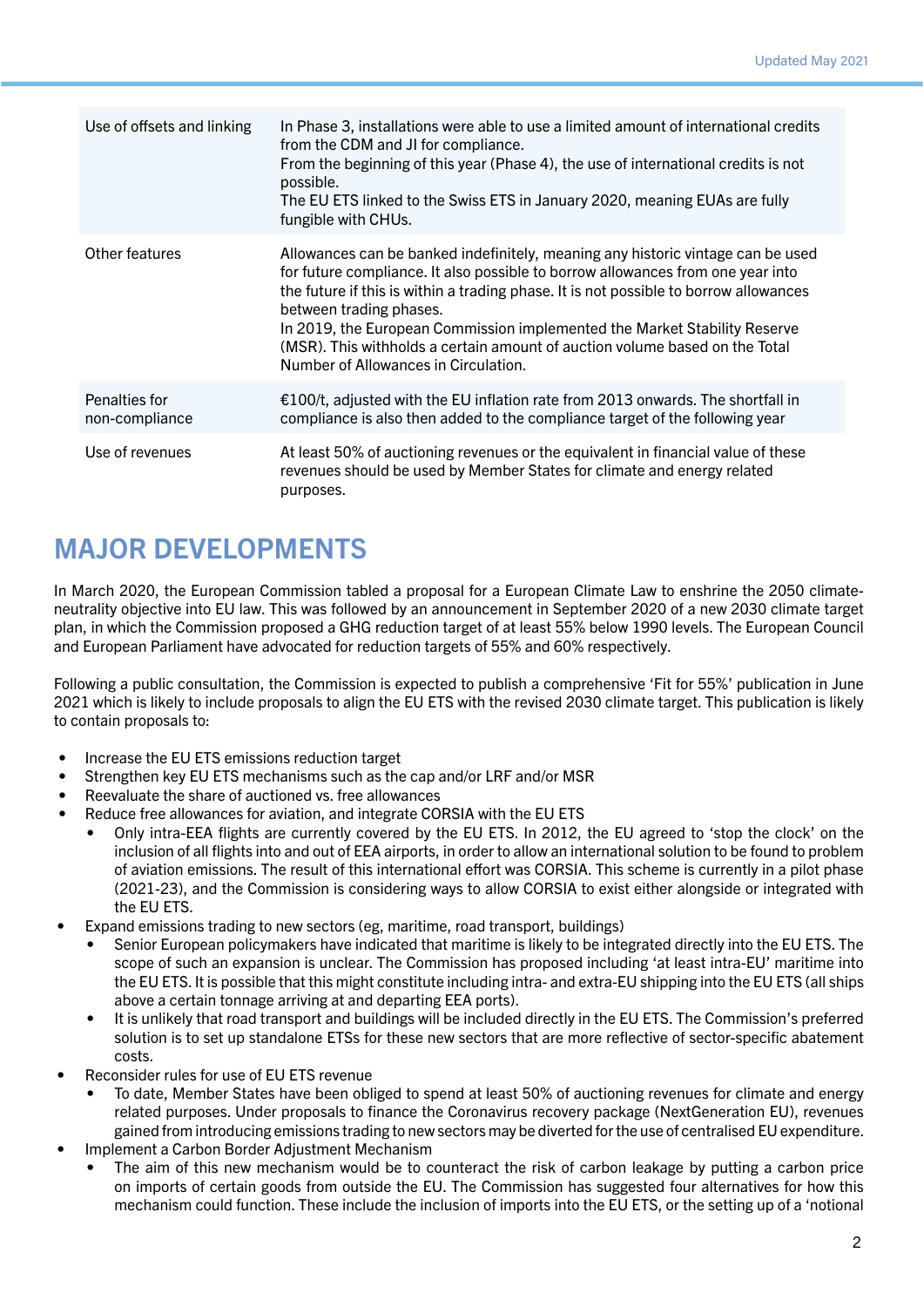ETS' in which allowances would be pegged to the EU ETS price. Since international law prohibits the existence of both free allowances and protection through a Border Carbon Adjustment, it is likely that free allowances will reduce for sectors covered by such a mechanism.

Following the UK's departure from the EU in January 2020, it subsequently left the EU ETS at the end of 2020. A new UK ETS has been established, which will begin trading in Q2 2021. As part of the Trade and Cooperation Agreement between the two parties, the UK and EU have agreed to 'cooperate on carbon pricing' and will give linkage 'serious consideration'.



#### MARKET COMMENTARY

Front-December EUA daily settlement and volume Source: ICE FUTURES EUROPE

Emissions under the EU ETS fell by 12.6% in 2020, the biggest ever annual drop, according to preliminary data from the European Commission in April 2021. The drop reflected both a slowdown in industrial output and consumption triggered by the COVID-19 pandemic as well as continued switching from coal- to gas-fired power generation.

EUA prices dipped sharply in the March-June 2020 period as the market reacted to the pandemic and drops in industrial output and power generation. The market reached a low of just above €14.30/tonne in March, before recovering to stand flat for the year at €24.50/t by mid-June.

Prices advanced nearly 33% during the second half of the year, with the front-December futures contract ending 2020 at €32.72/t, as speculative investors and some forward-thinking compliance entities crowded into the market in anticipation of even higher prices.

With the start of Phase 4 of the EU ETS on 1 January 2021, the eligibility of UN Certified Emission Reductions for compliance came to an end. Nearly 1.6 billion CERs have been surrendered by installations in the EU ETS over the preceding 12 years.

Issuance of free EUAs to industry in 2021 was delayed to June while regulators finalised benchmarks for different industry sectors, and this added to the upward pressure on prices early this year. Even reports of possible intervention to prevent excessive speculation in the market did not dampen the bullish trend, and by the end of March EUA prices had climbed above €42/t.